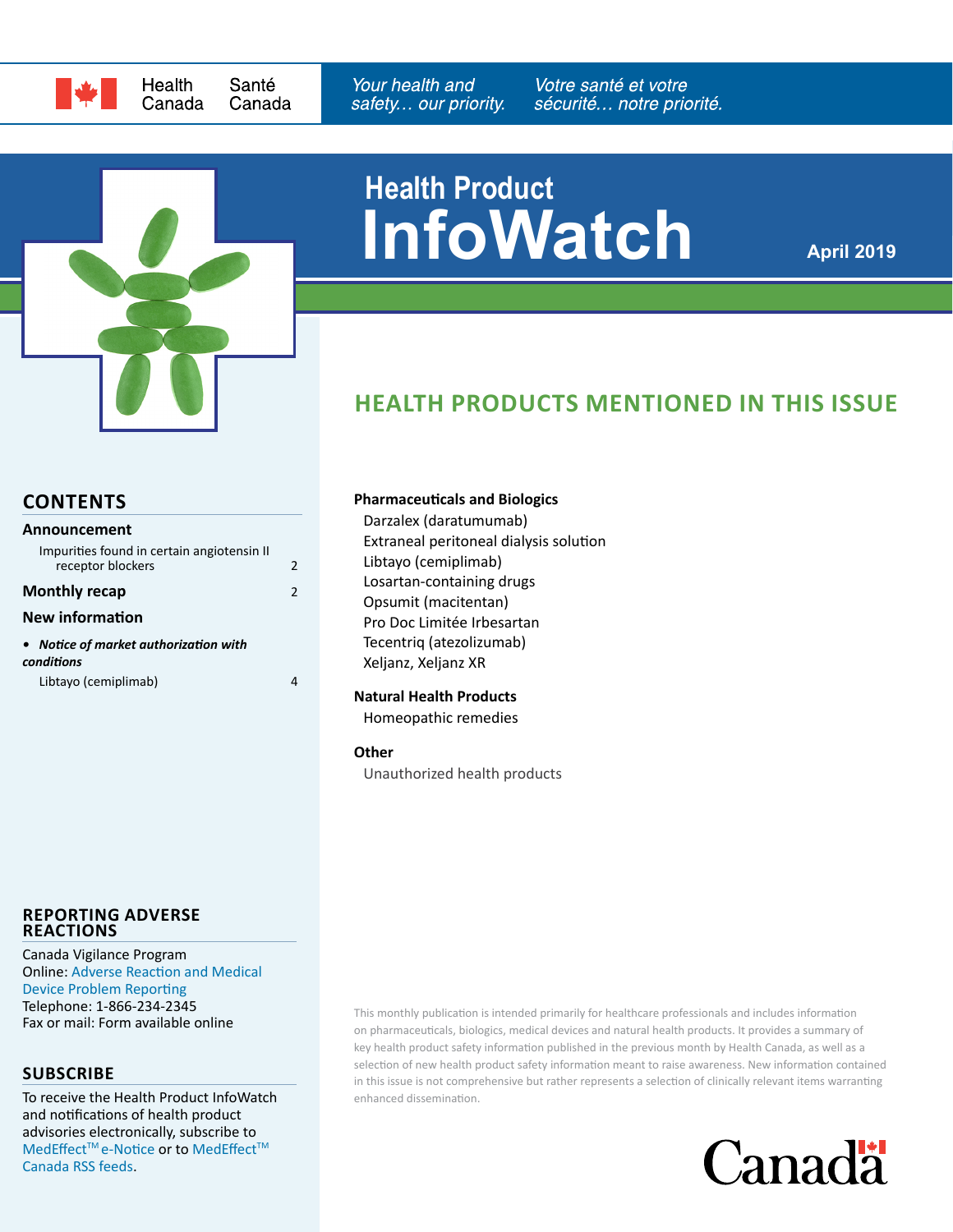# <span id="page-1-0"></span>**ANNOUNCEMENT**

## **Impurities found in certain angiotensin II receptor blocker products, also known as sartans**

Health Canada has published a complete list of angiotensin II receptor blocker (ARB) products recalled in Canada due to the presence of or the potential for nitrosamine impurities. This list will be updated if new products are recalled.

Health Canada has also posted results of sample testing of ARBs on the Canadian market for *N*-Nitrosodimethylamine (NDMA) and *N*-Nitrosodiethylamine (NDEA).

Health Canada continues to work closely with international regulatory partners to share information and coordinate efforts on inspections, risk assessments and public communications and will continue to take action and update Canadians should any new risks be identified for products on the Canadian market.

For full information on sartan recalls as well as Heath Canada testing results please visit Health Canada's sartan [Web](https://www.canada.ca/en/health-canada/services/drugs-health-products/compliance-enforcement/information-health-product/drugs/angiotensin-receptor-blocker.html)  [page](https://www.canada.ca/en/health-canada/services/drugs-health-products/compliance-enforcement/information-health-product/drugs/angiotensin-receptor-blocker.html).

# **MONTHLY RECAP OF HEALTH PRODUCT SAFETY INFORMATION**

*The following is a list of [health product advisories, type I recalls](http://www.healthycanadians.gc.ca/recall-alert-rappel-avis/index-eng.php?cat=3) as well as [summaries of completed safety reviews](https://hpr-rps.hres.ca/reg-content/resume-examen-innocuite.php?lang=en) published in March 2019 by Health Canada.*

| Darzalex (daratumumab)<br><b>Health Professional Risk</b><br>Communication         | Cases of hepatitis B virus (HBV) reactivation, some with a fatal outcome,<br>have been reported in patients treated with Darzalex. Healthcare<br>professionals are advised to: perform HBV screening in all patients before<br>starting Darzalex treatment; monitor patients with evidence of positive<br>HBV serology for clinical and laboratory signs of HBV reactivation;<br>and suspend Darzalex, any concomitant steroids and chemotherapy<br>treatment in patients who develop reactivation of HBV and start<br>appropriate treatment. Health Canada is currently working with the<br>manufacturer to include the risk of HBV reactivation in the Darzalex<br>Canadian product monograph. |
|------------------------------------------------------------------------------------|--------------------------------------------------------------------------------------------------------------------------------------------------------------------------------------------------------------------------------------------------------------------------------------------------------------------------------------------------------------------------------------------------------------------------------------------------------------------------------------------------------------------------------------------------------------------------------------------------------------------------------------------------------------------------------------------------|
| <b>Extraneal peritoneal</b><br>dialysis solution<br><b>Advisory</b><br>Drug recall | Two lots of Extraneal peritoneal dialysis solution were recalled as a<br>precautionary measure because of high levels of sodium hydroxide. Use<br>of the affected product in patients could cause chemical peritonitis. The<br>lots affected by this recall were distributed by Baxter between March 14,<br>2019 and March 20, 2019.                                                                                                                                                                                                                                                                                                                                                             |
| <b>Homeopathic remedies</b><br><b>Information Update</b>                           | Health Canada is concerned about false claims being made in some<br>marketing of homeopathic remedies, known as nosodes, stating that<br>the product can prevent infectious diseases. Nosodes are not, and never<br>have been, approved by Health Canada to be vaccine alternatives.                                                                                                                                                                                                                                                                                                                                                                                                             |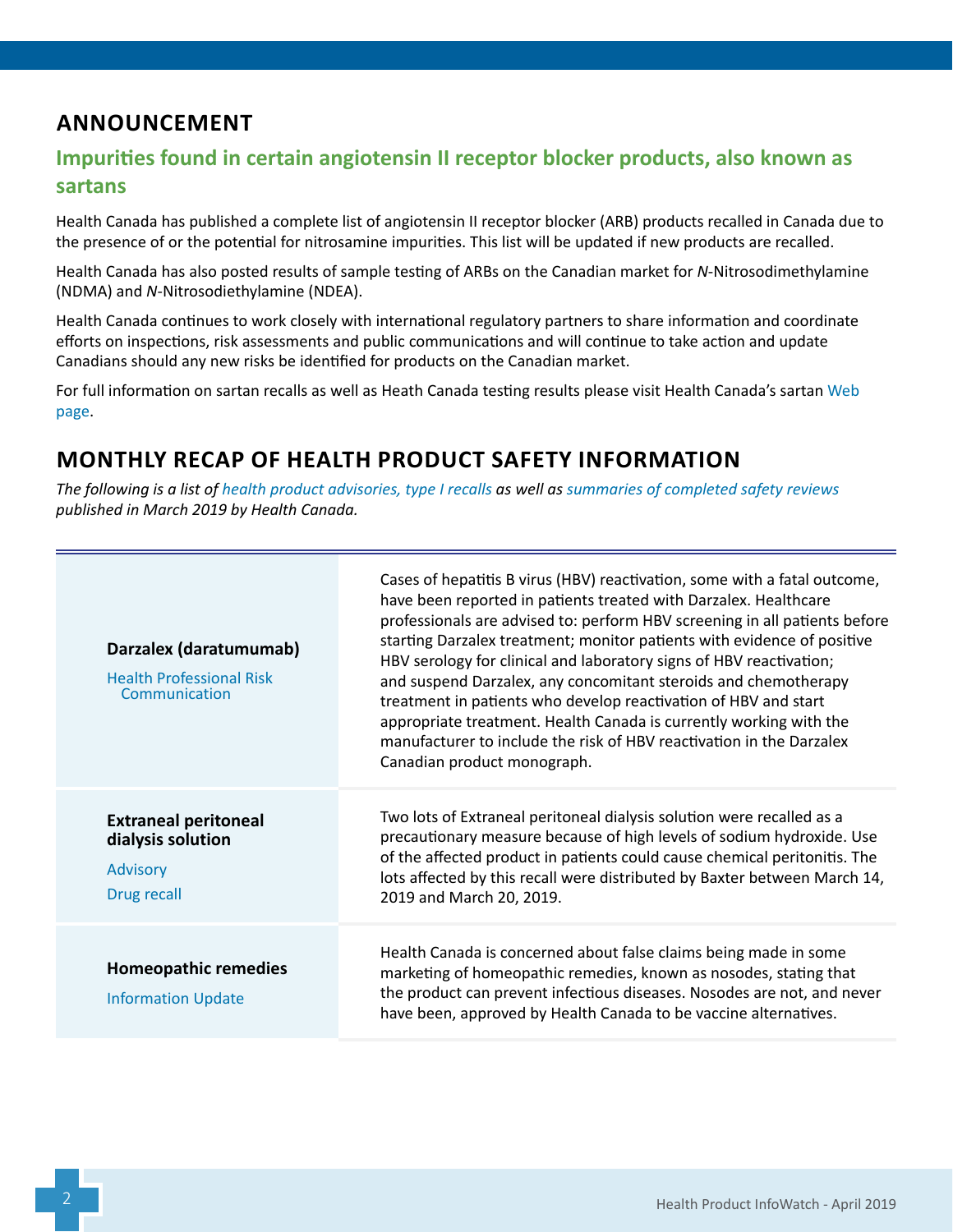| Losartan-containing<br>drugs<br><b>Information Update</b><br>Sartan recalls and testing                                                      | Multiple lots of losartan-containing drugs were recalled by Teva Canada,<br>Apotex Inc., Pharmascience Inc., and Pro Doc Limitée because of the<br>potential for a nitrosamine impurity, N-Nitroso-N-methyl-4-aminobutyric<br>acid (NMBA). NMBA is potentially a human carcinogen.                                                                                                                                                                                                                                                                                                                                                                                                                                                                                                                                                  |
|----------------------------------------------------------------------------------------------------------------------------------------------|-------------------------------------------------------------------------------------------------------------------------------------------------------------------------------------------------------------------------------------------------------------------------------------------------------------------------------------------------------------------------------------------------------------------------------------------------------------------------------------------------------------------------------------------------------------------------------------------------------------------------------------------------------------------------------------------------------------------------------------------------------------------------------------------------------------------------------------|
| <b>Opsumit (macitentan)</b><br><b>Summary Safety Review</b>                                                                                  | This safety review evaluated the risk of liver injury associated with<br>Opsumit (macitentan). Health Canada's review concluded that there<br>may be a link. Health Canada will notify the manufacturer to update<br>the Canadian product monograph for Opsumit to inform healthcare<br>professionals and patients about the potential for liver injury.                                                                                                                                                                                                                                                                                                                                                                                                                                                                            |
| Pro Doc Limitée<br><b>Irbesartan</b><br><b>Information Update</b><br>Sartan recalls and testing                                              | Pro Doc Limitée recalled 2 lots of irbesartan tablets because of a<br>nitrosamine impurity, N-nitrosodiethylamine (NDEA). The lots were<br>distributed in Quebec only. NDEA is classified as a probable human<br>carcinogen. Pro Doc Limitée is conducting the recall after testing<br>identified levels of NDEA above what is considered reasonably safe if the<br>drug were taken over a lifetime.                                                                                                                                                                                                                                                                                                                                                                                                                                |
| Tecentriq (atezolizumab)<br><b>Health Professional Risk</b><br>Communication                                                                 | Cases of immune-related myositis, some with a fatal outcome, have<br>been reported in patients receiving Tecentriq (atezolizumab). Healthcare<br>professionals are advised to: hold Tecentriq treatment in patients with<br>moderate or severe immune-related myositis until symptoms resolve;<br>permanently discontinue Tecentriq treatment in patients with recurrent,<br>severe, or life-threatening myositis; and administer corticosteroids to<br>patients who develop severe signs of myositis. For patients with severe<br>or life-threatening myositis who do not improve following corticosteroid<br>therapy, consider administration of other immunosuppressive agents.<br>Health Canada is working with the manufacturer to include the risk of<br>immune-related myositis in the Tecentriq Canadian product monograph. |
| <b>Unauthorized health</b><br>products<br>Advisory:<br>Multiple unauthorized<br>health products<br><b>Information Update:</b><br>Plasma pens | Health Canada advised Canadians about various unauthorized health<br>products being sold at retail locations across Canada or online that may<br>pose serious health risks.                                                                                                                                                                                                                                                                                                                                                                                                                                                                                                                                                                                                                                                         |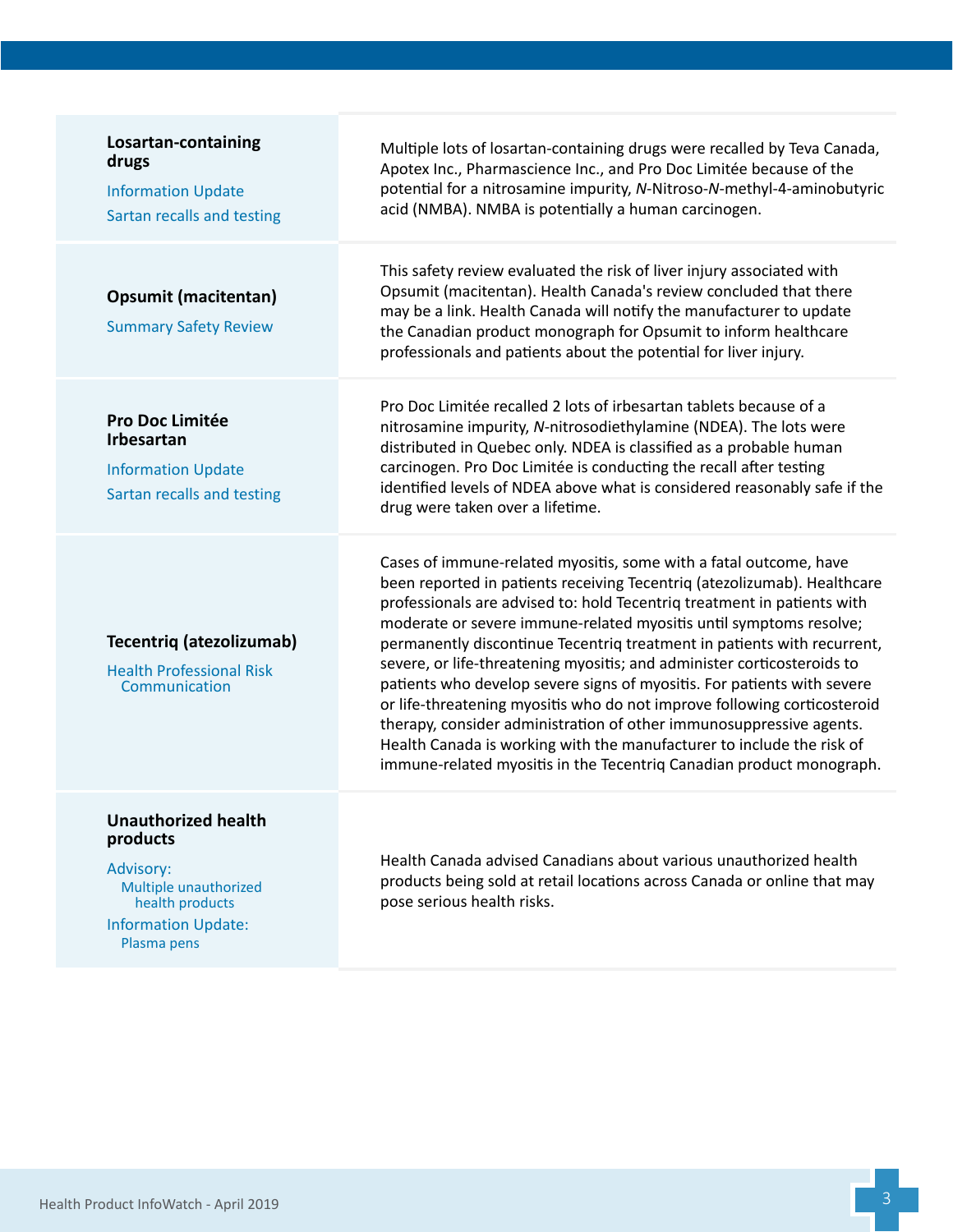<span id="page-3-0"></span>**Xeljanz, Xeljanz XR**

[Information Update](http://healthycanadians.gc.ca/recall-alert-rappel-avis/hc-sc/2019/69336a-eng.php)

Health Canada is conducting a safety review after issues were discovered during a clinical trial involving rheumatoid arthritis patients being treated with Xeljanz/Xeljanz XR (tofacitinib). The ongoing clinical trial found an increased risk of blood clots in the lungs and of death when the drug was taken at a high dose of 10 mg twice a day. Patients who were taking 10 mg of tofacitinib twice a day are now transitioning to the lower, currently authorized dose of 5 mg twice a day. Health Canada is working with Pfizer to evaluate the available safety information for tofacitinib and will inform the public of any new safety findings as needed, once the review is complete.

# **NEW HEALTH PRODUCT SAFETY INFORMATION**

*The following topics have been selected to raise awareness and, in some cases, to stimulate reporting of similar adverse reactions.*

# **NOTICE OF MARKET AUTHORIZATION WITH CONDITIONS**

*A Notice of Compliance with Conditions (NOC/c) is a form of market authorization with conditions granted to a product on the basis of promising evidence of clinical effectiveness following review of the submission by Health Canada. Communicating a NOC/c is intended to raise awareness on the details of the drug and the nature of authorization granted.*

*Healthcare professionals are encouraged to [report to Health Canada](https://www.canada.ca/en/health-canada/services/drugs-health-products/medeffect-canada/adverse-reaction-reporting.html) any adverse reactions suspected of being associated with marketed health products, including drugs authorized under the NOC/c policy.*

*The content of these notices reflects current information at the time of publication. Conditions associated with the NOC/c will remain until they have been fulfilled and authorized by Health Canada, in accordance with the NOC/c Policy. For the most upto-date information, consult Health Canada's [NOC database](https://health-products.canada.ca/noc-ac/).*

## **Libtayo (cemiplimab): Authorization with conditions**

Health Canada has issued a Notice of Compliance, under the Notice of Compliance with Conditions policy, for Libtayo (cemiplimab) concentrate for solution for infusion (50 mg/mL). Libtayo is indicated for the treatment of adult patients with metastatic or locally advanced cutaneous squamous cell carcinoma who are not candidates for curative surgery or curative radiation. Patients should be advised about the conditional market authorization for this indication.

For the complete prescribing information and information available for the patients/caregivers, please consult the Libtayo Canadian product monograph. The product monograph can be accessed through Health Canada's [Drug Product Database](https://health-products.canada.ca/dpd-bdpp/index-eng.jsp), the [sanofi-aventis Canada](https://www.sanofi.ca/) [Web site](https://www.sanofi.ca/) or by contacting sanofi-aventis Canada Inc. at 1-800- 265-7927. Contact the company for a copy of any references, attachments or enclosures.